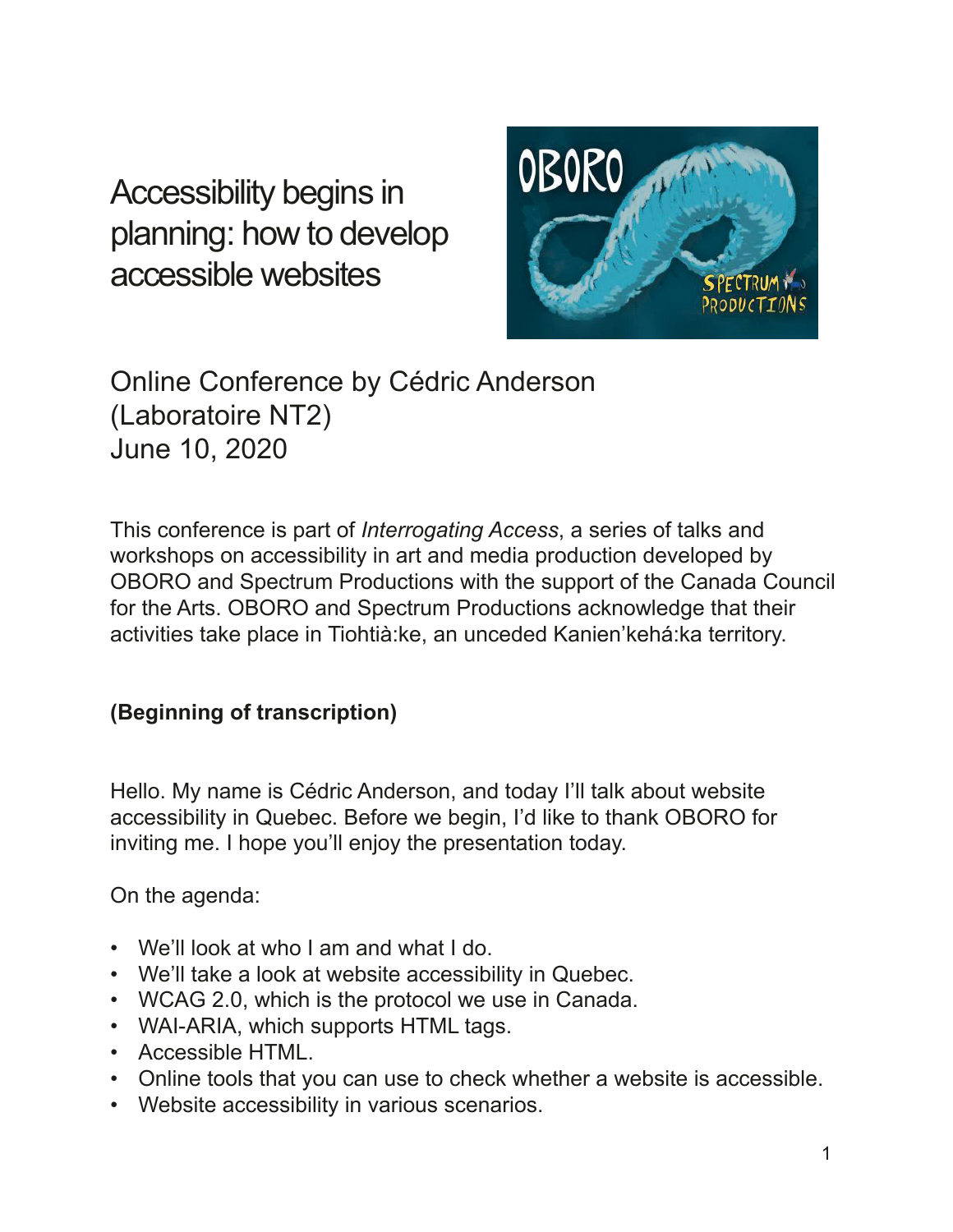I've been working with websites since 2003. I work as a full-stack developer, so I deal with the visible and background aspects when we're building a website. I work mainly for public and private institutions, small businesses, artists and self-employed individuals. I work with WordPress a lot of the time. I build custom themes for the WordPress platform. I also work at UQAM, at the NT2, which is a research lab in digital arts and literature.

Here is the definition of accessibility for the Web:

"A service or content provided over the Internet is considered accessible when any person, whatever their disability, can understand, browse through, and interact with it. Web accessibility is an important factor for social integration and community participation."

There's a reference at the bottom of the slide if you'd like to access the government website.

In Quebec, as we speak, very few organizations have to follow accessibility standards, aside from the government itself. Colleges and universities have to, but for the most part, only government organizations and ministries have to be accessible. These two slides with links at the bottom explain who has to apply accessibility standards. If you're an artist, an arts centre, a small business or a non-profit, you don't have to provide an accessible website.

WCAG 2.0 is a rule book that can be used to ensure that a website will be accessible by most people. There are many, many standards. It's a very large document. But we can sum it up in four points: a website has to be perceivable, operable, understandable, and robust. You'll find a link at the end of this document for an in-depth explanation of WCAG.

WAI-ARIA is a series of properties you can add to HTML tags to give the content some context. When building a website and creating a content box, developers can only say, "this is a box." But it's hard to defne exactly what the content is. WAI-ARIA provides a series of HTML properties that can be used to specify the contents of each box used in a website. For example: "This is the opening hours" or "That's navigation." So with WAI-ARIA you can defne roles, properties, statuses. ARIA properties should only be used when absolutely necessary. There are HTML tags that are called semantic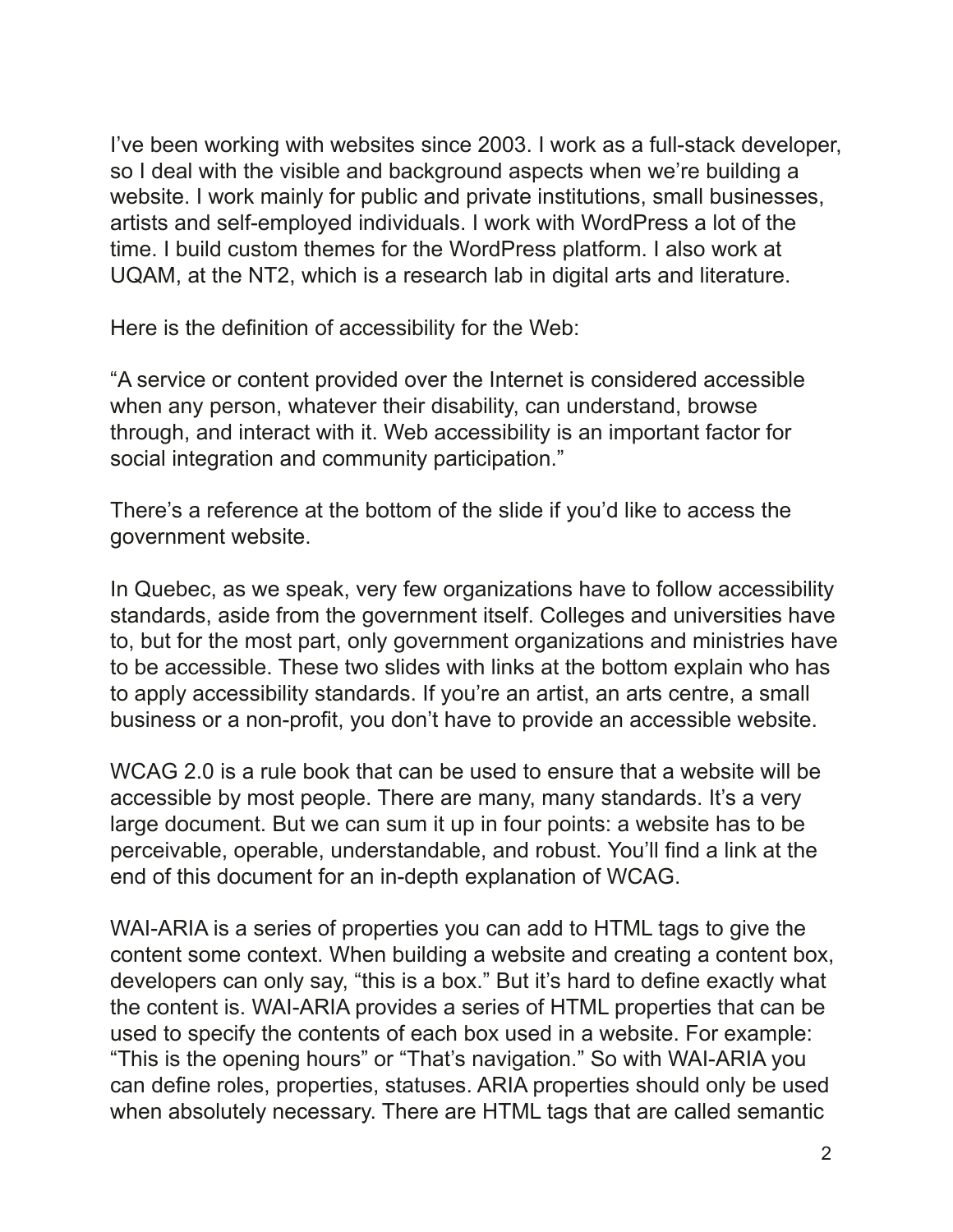elements. On their own, they can give a general idea of what the contents are. For example, you have the tags: NAV, ARTICLE, FOOTER. These semantic elements should be used before applying WAI-ARIA rules.

Let's take a look at the tools we can use to create an accessible website. The first thing is the semantic elements I mentioned. They can give context to the content. They also help with keyboard navigation. For people who have a motor disability or use a screen reader, it's much easier to navigate without using a mouse, only with a keyboard.

It's also much simpler for developers. When creating a website, using semantic elements is very simple. It's also simple for responsive sites, which work equally well on a computer screen or a mobile screen. And it helps optimization for search engines. Google loves semantic websites, and will provide better search ratings when the right elements are used.

For text, although there's no fxed rule, it's best to follow logic. The language should be clear, for example, using "without" and not "w/o" with a slash, which doesn't mean anything for a screen reader. Abbreviations should be avoided, and if they're used, the ABBR tag should be used, which is the "abbreviation" tag.

A sufficient font size should be used, the minimum size being 16 pixels. Under 16 pixels, the text is very small. For low-vision users, it can be difficult. Text colour should be highly visible in contrast with the background colour. For example, this presentation uses white text of a dark grey background, which is easy to read. However, the blue letters used for the title may be harder to read for some.

Using the right tags. I often see developers using incorrect tags. The right tags should always be used. For example, for a page header, H1, H2, and H3 should be used instead of the paragraph tag. Also, HTML attributes shouldn't be used for design. It's really a question of separating visuals and content—contents are handled with HTML, and visuals by CSS.

For hyperlinks, the link text should be short, simple, clear and descriptive. For example, a link that says "Click Here" doesn't mean anything out of context. It should read instead, for example, "To buy a ticket, please click here." Using complete sentences for links is absolutely fine.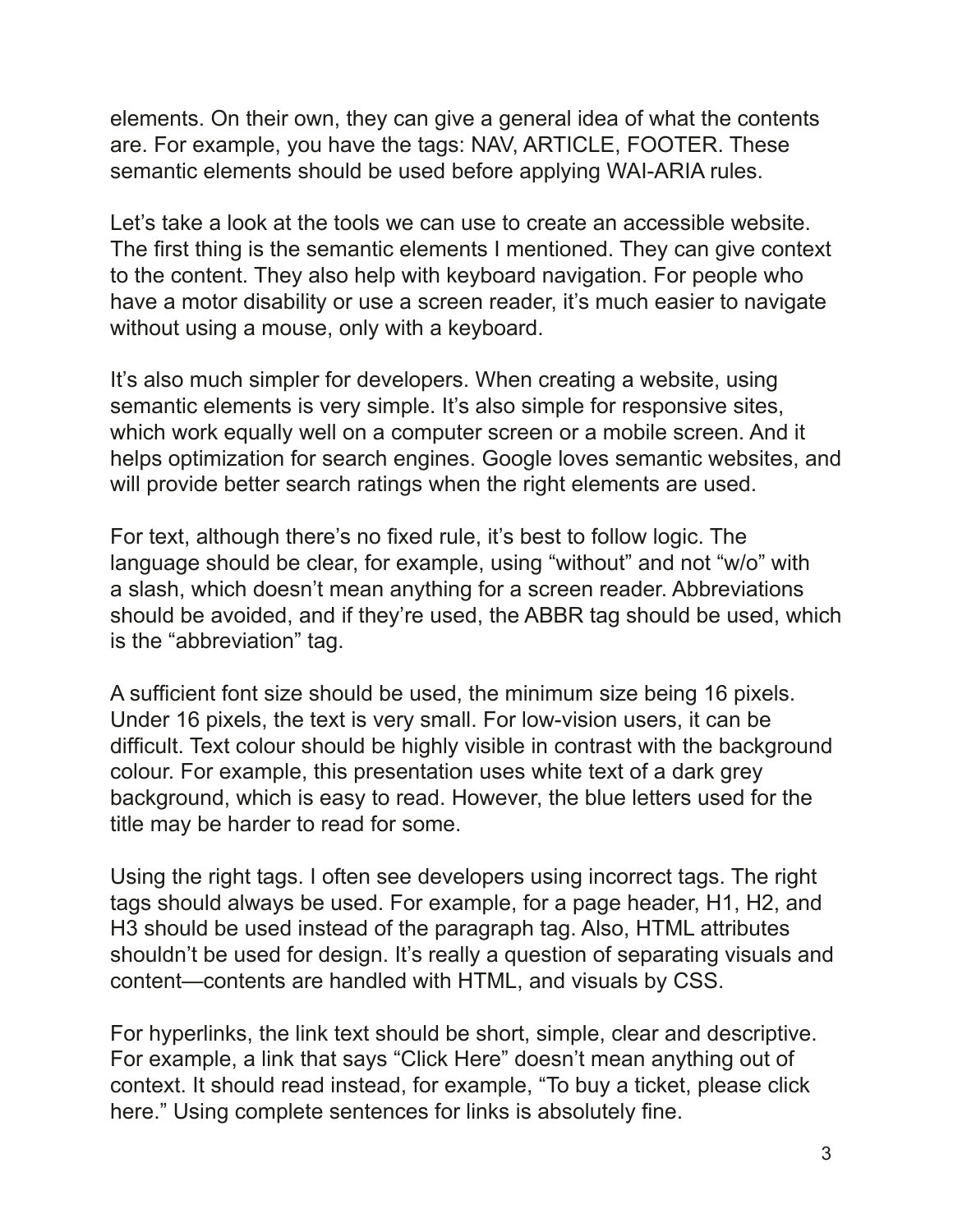When possible, avoid using the same text for different links. For those of you who don't know about screen readers, they're used mainly by blind and low-vision users. The screen reader is a voice that reads what's on the page, line after line. You can imagine that if you have five "Click Here" buttons on a page, it'll be hard to figure out which does what. So different text should be used for each link of the page.

Use the TITLE attribute whenever possible. The Title attribute is used for images and links. It's not visible for screen readers, so shouldn't contain important text. The Title attribute is the text that pops up when you hover over a link with the mouse. Make sure to use a description to specify where the link goes.

When you add a link to a file, specify its size and use the DOWNLOAD attribute. There's an attribute in HTML called "download," and it should be used. You should also add, if possible, the size of the downloadable fle. It'll help the user decide if they have the necessary resources.

Don't repeat the URL in the link text. For example, if you have a link to google.com, don't use "www.google.com" as the text. Instead, use: "Click here to access the Google search engine."

When the link opens in a new tab, mention it. Screen readers don't alert the user that a new tab has been opened. So it's useful to mention in the link that it will open in a new tab.

And use "skip links." It's important, we'll talk about it later.

TABINDEX: when someone is using the keyboard to navigate the site, they'll use the Tab key a lot. It's the key that moves the selection from one item to the next on a web page, and is used far more than the arrow keys. The tabindex can be used to change the default navigation flow in a page. Imagine the navigation in the top menu of a page. When you hover on "About," a submenu pops up. Let's say the default navigation fow when I press Tab is: Home > About > Products > Services > Contact, for example, but when the user gets to "About," instead of going to the next item, I want them to access the submenu. I can change this in the tabindex. With this change, when the user presses on Tab, the flow will now be Home > About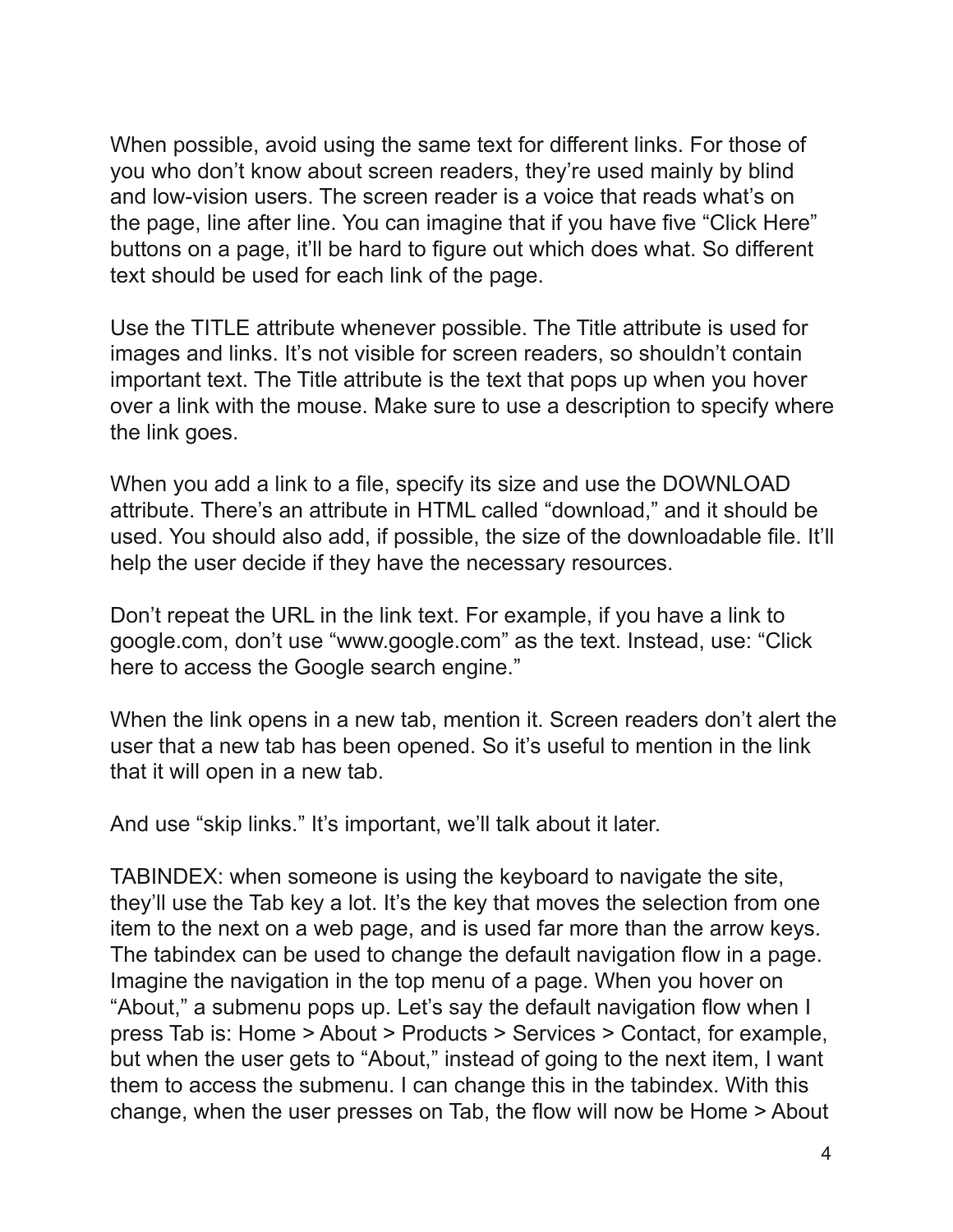> The Team > The Company > Products > Services > Contact, etc.

The tabindex can make an item accessible with keyboard navigation. Normally, when I press the Tab key, mainly links will be selected. If I press Tab, it will go through the navigation. At the end, it'll bring me to the frst link on the page, etc. But sometimes, you may want the user to access an item on the page, and you can do that by setting the tabindex at 0. So the section I coded as tabindex="0" will be visible for the tabindex. I can also do the opposite, and make an item unavailable for keyboard navigation, by setting the tabindex at -1.

For images: Always use the ALT attribute. If you use the IMG tag, writing IMG (space) ALT should become automatic. The ALT attribute contains the alternate text for an image. It's a short description of what the image is. So, for example: "Traffic sign indicating a left turn." Or it could be: "Artwork: Painting, oil on canvas," etc. So, it's one sentence or two short sentences that convey what the image contains.

For decorative images, leave the ALT attribute blank. These are all the images that aren't useful for the content, and have a purely aesthetic function. You should still use the ALT attribute, but leave it blank. That way, screen readers will skip them.

The Title attribute for help bubbles—I mentioned this earlier.

Use the LONGDESC attribute (meaning "long description") when including diagrams or complex images. However, note that these are not read by all screen readers, though most can. Long descriptions are used when a diagram is used to illustrate statistics, for example, or pie charts. These are hard to describe well in just one sentence. With a single sentence in the ALT attribute, you'll have something like "Statistical Diagram of Visitors on the Site in 2019," for example. This doesn't read what the statistics are for a blind person. Using the long description attribute will enable you to add a link to a longer description. When the user accesses this long description, it should be a complete description explaining that 10% is attributed to one thing, 25% to another, etc. in our statistics example.

Use descriptive fle names: If I have a .JPEG image, for example. Some screen readers can read file names. So it's a good idea to use file names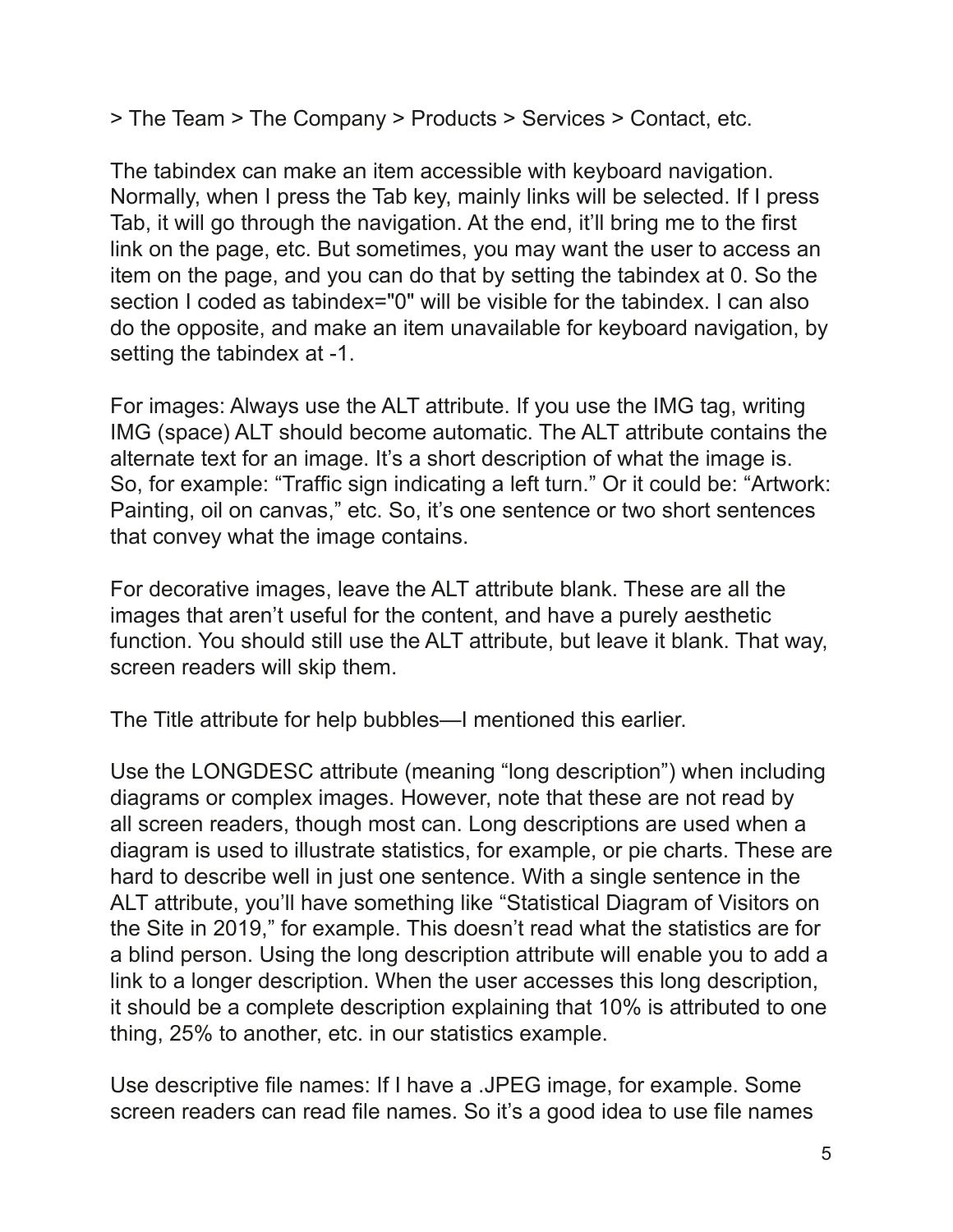that are descriptive, instead of just using "img001.jpeg," for example.

If the image description is in a side paragraph, use the ARIA-LABELEDBY attribute. I mentioned ARIA earlier. As an example, this is an attribute that enables you to indicate that a paragraph next to the image is used to describe that image.

You should also use the tags FIGURE and FIG CAPTION, which are semantic elements that say: this figure contains an image, a description, a paragraph and an MP3, for example. This can be used to group several elements that are part of the image.

Forms: They should be simple, clear, and logical. You can sometimes see forms on several pages: Section 1, Section 2, Section 3 … with a "Next" button on each page. It's already frustrating for someone who doesn't have a visual disability. Imagine what it's like for someone who uses a screen reader.

Ensure that forms work with keyboard navigation by using the tabindex. Forms are a great example for the tabindex that I was explaining earlier. If I design a form on two columns, normally the Tab function will go down the left column frst, then down the right column. But maybe I'd like for the navigation to go line by line: left-right, left-right, left-right. I'll be able to set that up with the tabindex.

Using the LABEL, or ARIA-LABEL attributes: Another mistake that's common on websites is when someone doesn't like to have the field name right above the field. They prefer placing the field name inside the field. By default, you have to use a placeholder in the INPUT tag, but the placeholder isn't read by screen readers. So the Label attribute should be used for each feld. You can use Float Label instead if you want to be able to move it, and place it inside the field, for example.

Use ARIA-DESCRIBEDBY for long explanations: If I have a complicated form with a long explanation, I'll use the aria-describedby property to make it clear that this is the description of the form.

Also, errors should be kept in context: Another common mistake is when the user forgets to input their email address in a form, or types it incorrectly,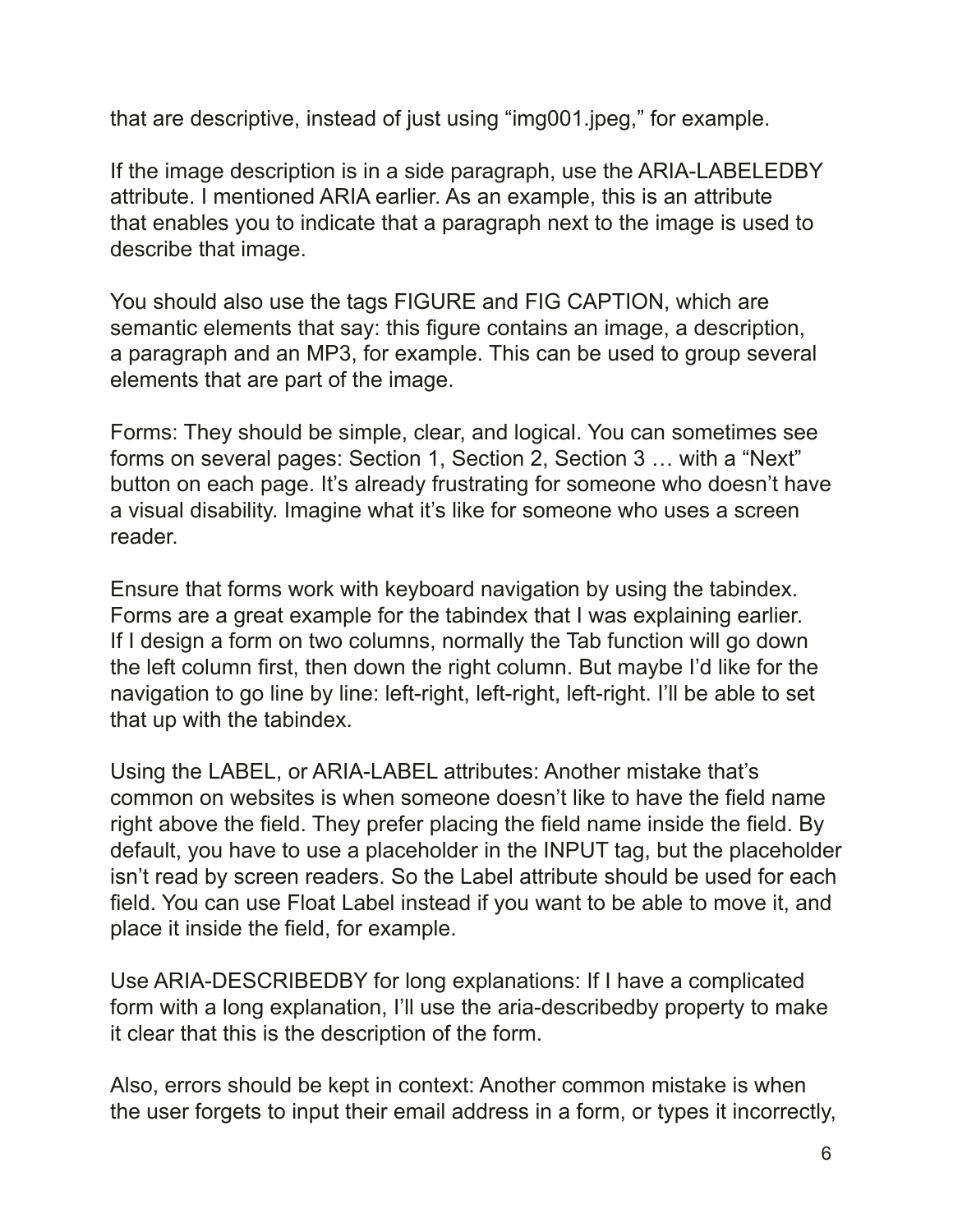some forms will bring the user back to the top of the page where all the error messages are grouped together. This shouldn't happen. Errors should be written in at each field. So if I forget to type in my email address, the error should appear next to that field.

Tables: Use the TH tags and the SCOPE attribute for headers. I rarely see these elements used. They're used to define the function of the first column, the second column, etc. They give some context for lines and columns in a table. Use THEAD, TBODY and TFOOTER: These don't help screen readers, but help to keep items in context, like I just explained.

More notes on HTML elements:

Items hidden with VISIBILITY: HIDDEN or DISPLAY: NONE aren't visible for screen readers. Use positioning with Z-INDEX instead. One of the things that visibility: hidden is often used for is accordions. If I have an accordion on a page and I click the arrow, it'll hide the previous item and display the next item. Often the visibility: hidden property will be used. This is a problem, as the content won't be seen by screen readers. Instead, a z-index or another method should be used. Content shouldn't be hidden if that content is relevant, for users with a visual disability.

Same with a canvas: if you have a highly dynamic site with a lot of animations, often a canvas will be used. It should be referenced via JavaScript, or with ARIA to ensure that there is at least a text explaining to users with a visual disability what is supposed to happen on this canvas.

Use the BUTTON tag. Don't use the DIV tag to create buttons. This is, again, to ensure that contents are in the correct context and that semantic HTML is used. A DIV box can contain anything and shouldn't be used instead of a Button tag, where the name says it—it's a button, an interactive item.

There should be an adequate contrast between the foreground and the background. A pale blue title on a dark blue background will make it hard to read for a large number of people with vision issues.

Don't place important content in JavaScript. Same thing for screen readers. A JavaScript script normally shouldn't contain text. It should be available to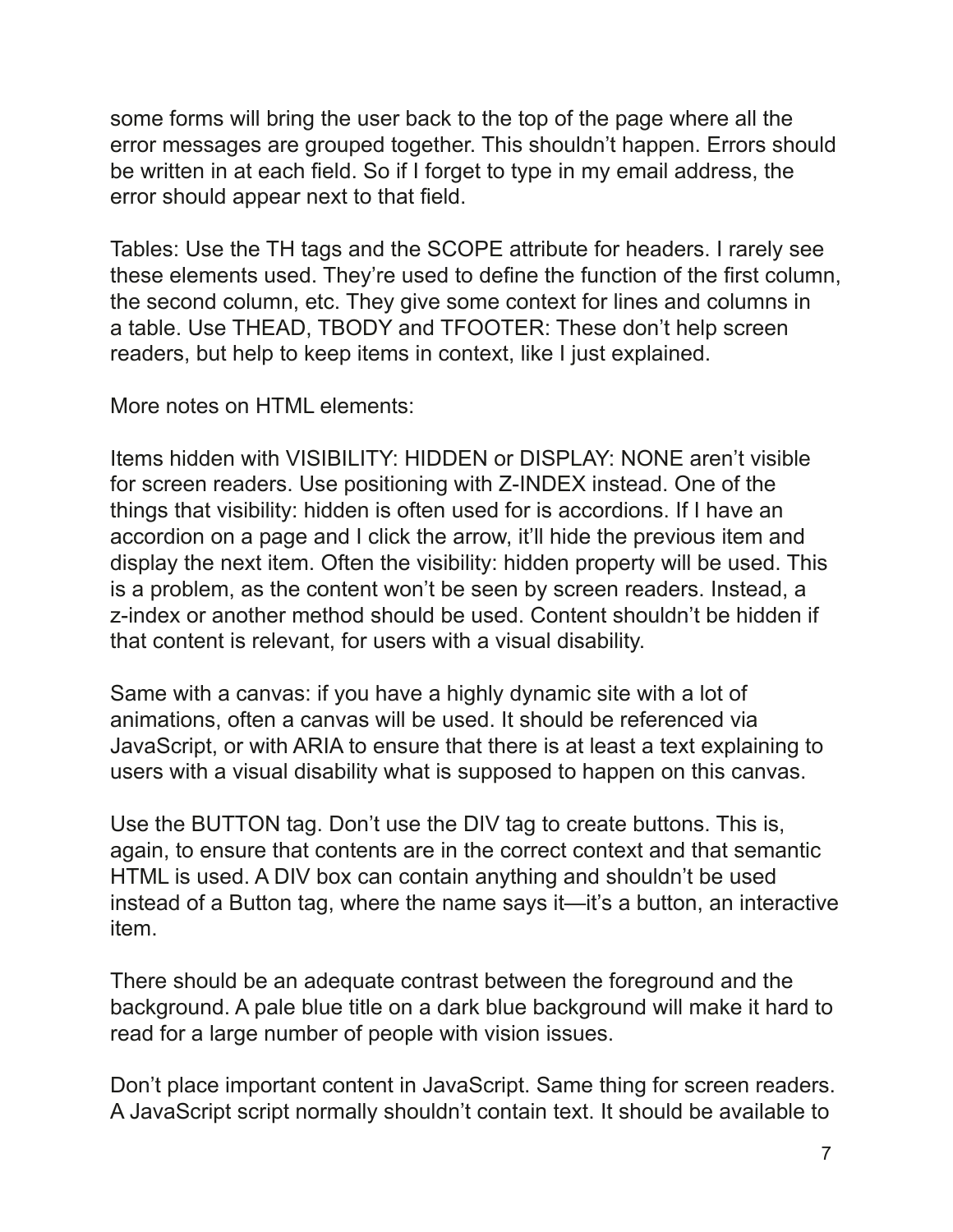everyone, so ensure to keep text in HTML elements.

Here I have three online tools: The frst is a website that can be used to check the colour contrast between the foreground and the background. The next two are extensions that can be used to check the colour contrast and a number of other items, for example whether images all have their ALT properties. I specifed the Firefox extension and the Chrome extension. I don't use Safari—I searched for it, but didn't fnd anything. I recommend using one of those two browsers if you want to check a website's accessibility.

Scenarios: What is an accessible website…

For users on the autistic spectrum:

Use simple colours, plain language, short sentences, bullet lists, descriptive buttons, and simple and consistent layouts. User experience should be as simple and clear as possible. This is the most important aspect.

For screen readers, and for blind and low-vision users:

Describe images and provide transcripts for videos—I know that video transcripts and subtitles can be a problem in some cases, but if you want to ensure that a website is 100% accessible, videos should be subtitled. Follow a linear, logical layout—for example, this means that forms on two columns should be easy to navigate using the Tab key. Use semantic elements, keyboard navigation only and descriptive links and headings. We looked at these items previously.

For users with low vision and other visual impairments, including colour blindness:

Use good colour contrasts and a readable font size. Publish all information on the web page (not in images, videos or PDF fles)—the contents of a web page should never be in a PDF fle; you can convert the PDF content to HTML and add a link to that PDF. Use a logical combination of colours, shapes and text. Follow a linear, logical layout. Keep buttons and notifcations in context—don't place form error messages at the top of the page, for example, as I explained earlier.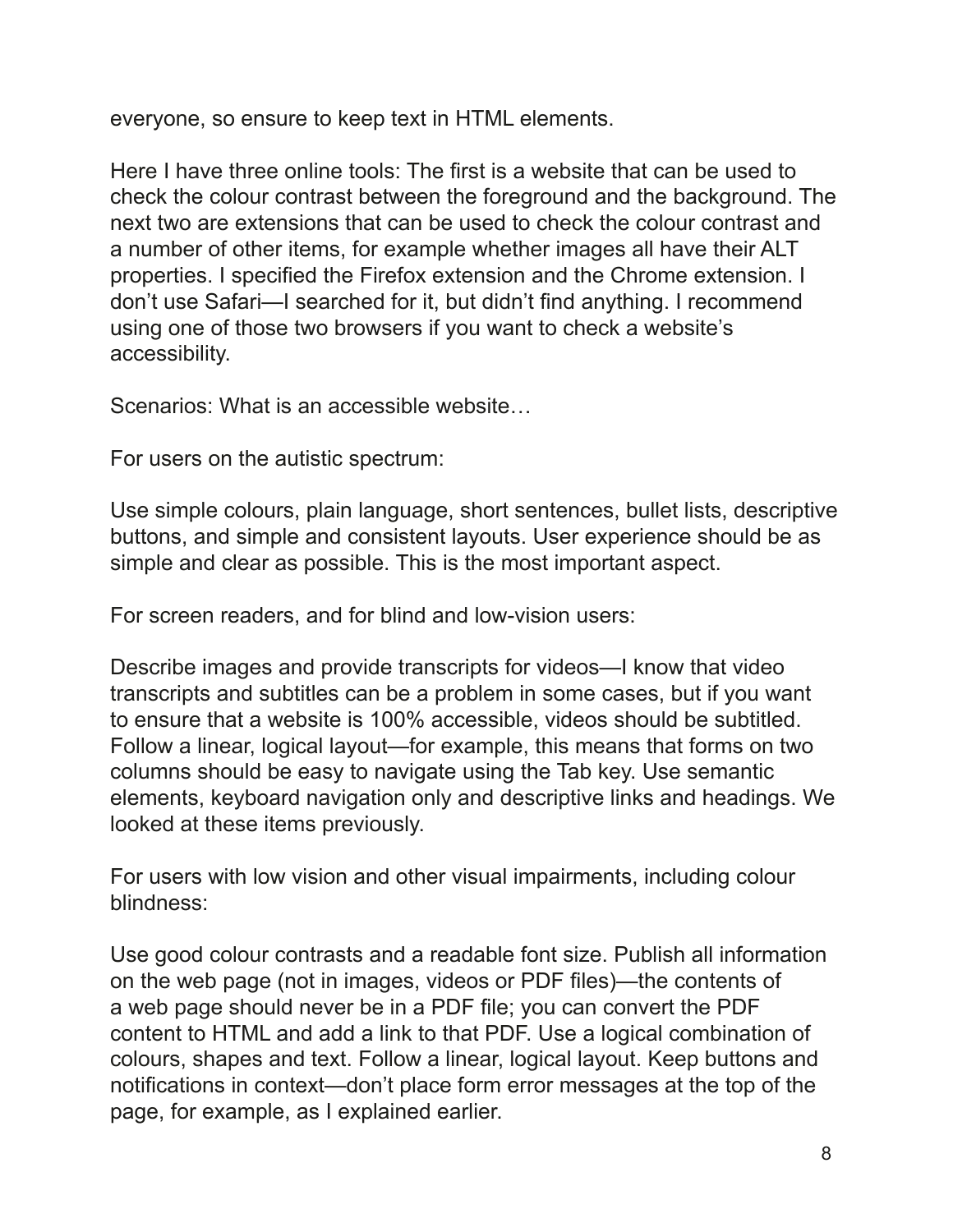For users with dyslexia:

Use images and diagrams to support text. Align text to the left and keep a consistent layout—complex visuals may be fun, but with dyslexia, they're not helpful. Consider producing materials in other formats—if someone finds reading difficult, a video, a podcast or an audio recording can help. Keep content short, clear and simple. Let users change the colours of the background and foreground—if you use WordPress, there are a number of plug-ins that let the user change the site interface to suit their needs, and many are free.

For users with physical or motor disabilities:

Make easily clickable actions—I often see buttons that are right up close to some text or the edge of the screen, making them hard to reach. Give clickable elements space—same, for example with someone using a mobile phone with the thumb: if the space around it is too narrow, it's hard to select an item. Design for keyboard or speech-only use. Mobile First: Start your design with the mobile version, and continue with tablet and PC versions. Minimize interactions—for example, ask users for their postal code only, instead of a complete address. Do you really need to ask for complete contact information to subscribe a user to a newsletter? Probably not. So, don't ask users for information you don't need, and try to minimize interactions. It's been said that a whole site should be accessible in three clicks. In this case, it's particularly important.

For users who are deaf or hard of hearing:

Use plain language, keep it simple. Use subtitles or provide transcripts for videos. Use linear, logical layouts. Break up content with subheadings, images and videos which can simplify reading. Let users add a comment when booking appointments (for example, to ask for an interpreter).

For users with anxiety:

Give users enough time to complete an action—on some government sites or other sites where confdential information is submitted, there will often be a timer on forms. For example, a user may be required to complete a form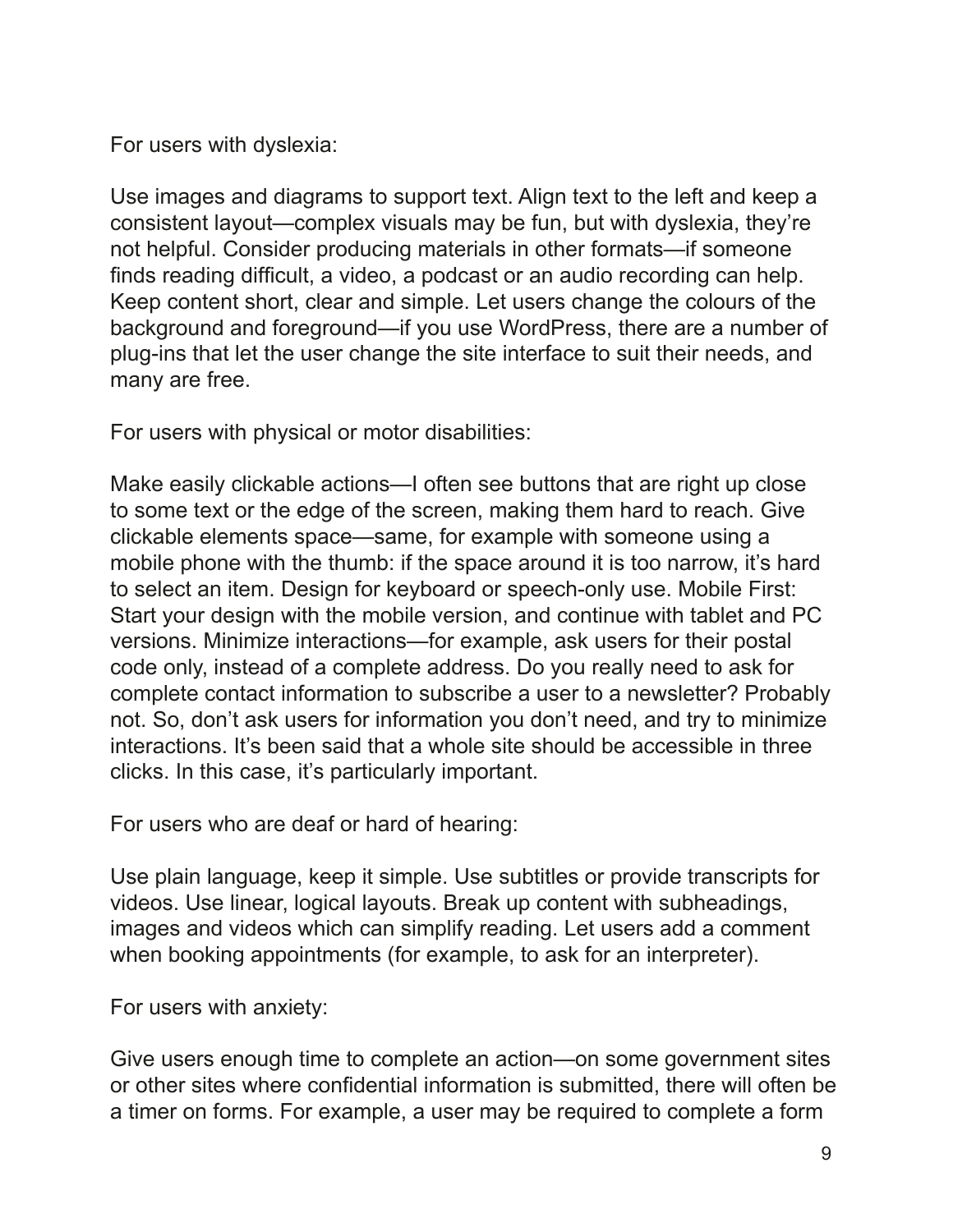in 20 minutes. Why not make it 60 minutes? Users should have enough time to easily complete an action, without the added stress of running out of time.

Explain what will happen after completing an action. When you have a form with a "Submit" button, perhaps before this button, add a message that says, "You will be redirected to a page with a confrmation that your form has been received."

Emphasize important information with bold or large characters. Give users the support they need to complete an action—for example, if you provide a highly complex form on the site, perhaps add a video on how to fill out this form. Let users check their answers before they submit a form—when the user clicks on "Send," this could be a pop-up that reads: "Have you doublechecked such and such section?"

Here are a number of references for WCAG 2.0 and government standards for website accessibility. If you go to quebec.ca/en/accessibility, you can read about the process used by the Quebec government to make their website accessible.

a11ygc.org is a Quebec non-profit that helps organizations make their websites accessible. ukhomeoffice—this is a series of posters about accessibility. The scenarios I mentioned were sourced from this document. And then WAI-ARIA 1.0, etc.

That's all! That's what I had to say about website accessibility in Quebec.

As I mentioned at the beginning, it isn't mandatory in Quebec to have an accessible website. However, it should be included in your plans when creating a site. In fact, it should be one of the frst topics of discussion.

Making a website accessible isn't difficult. It doesn't require much more work than a non-accessible site. It isn't the part of website development that's the most costly.

So making an accessible site is a must. There are so many advantages to having an accessible site, and very, very few disadvantages. We should all be making accessible sites, and ensure that everyone can access our site.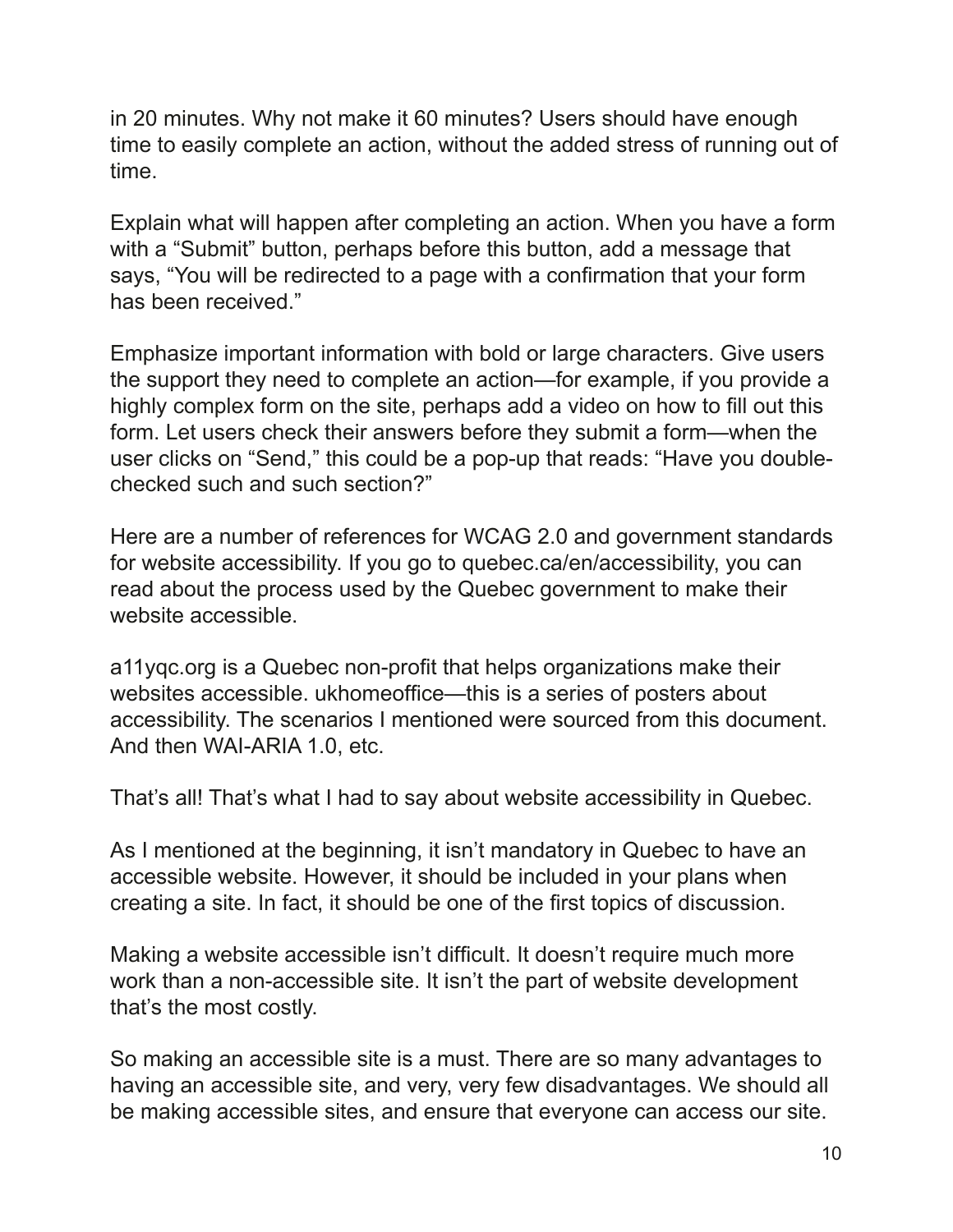That's all. If I'm not mistaken, there will be a discussion planned with OBORO. I'll let them fill you in.

Thank you very much.

## **(End of transcription)**

Transcription and translation: Marie Lauzon, C. Tran. (Canada)

To cite this conference: Cédric Anderson, "L'accessibilité commence dans la planifcation : comment développer des sites Web accessibles? [Accessibility begins in planning: how to develop accessible websites]" (10 June 2020). Conference presented as part of OBORO and Spectrum Productions' *Interrogating Access* series. Available online: http://www.oboro.net/en/ activity/accessibility-begins-planning-how-develop-accessible-websites